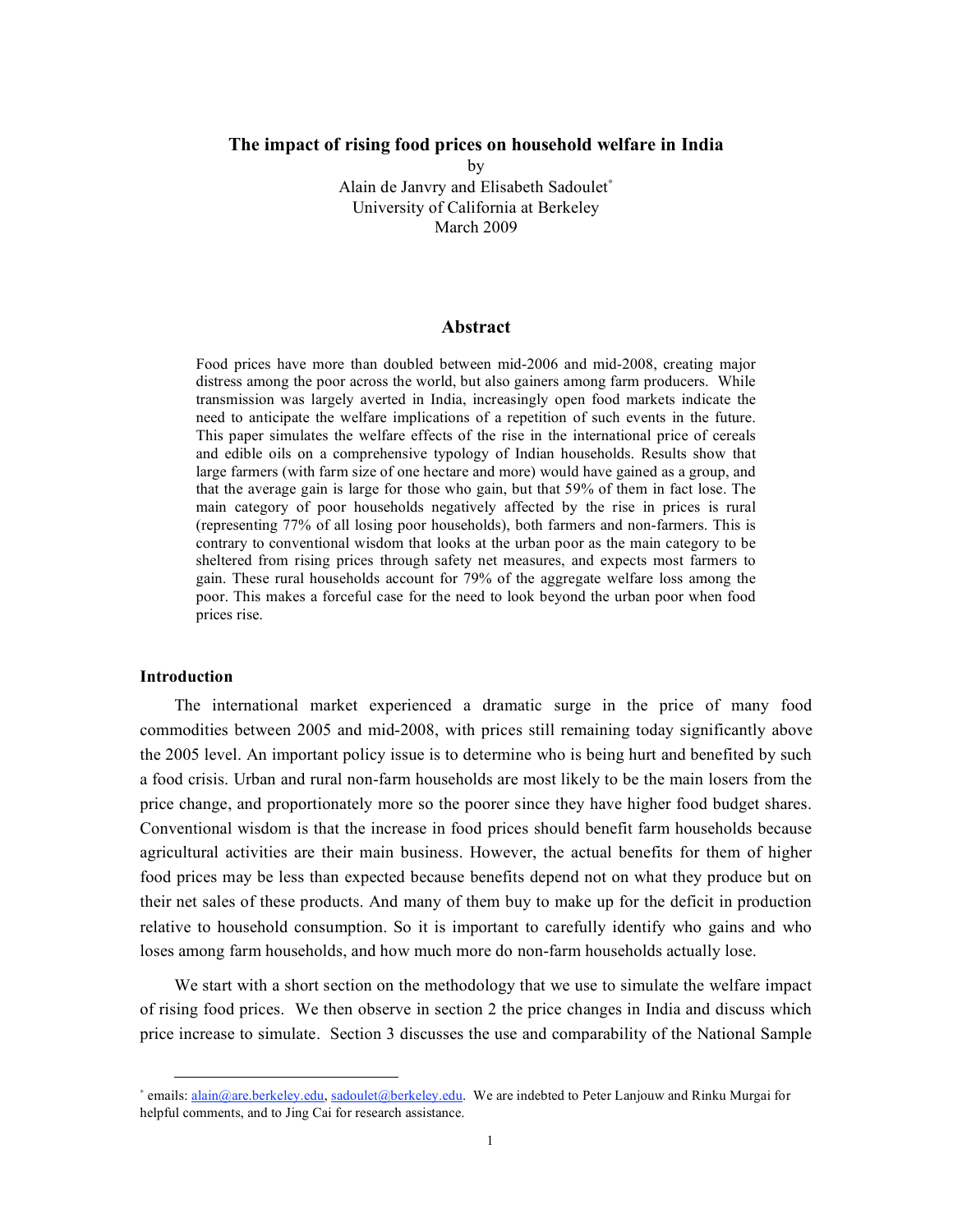Surveys of 2003 (round 59) and 2004-05 (Round 61) for farmer and non-farmer households, where farmers are defined by households cultivating land. <sup>1</sup> Household production and consumption patterns, and simulations of welfare gains and losses are reported in section 4 for farmer and non-farmer households, separately. We aggregate these results and conclude in section 5.

# **1. Methodology for analyzing the welfare impact of selected price increases<sup>2</sup>**

The theoretical foundation to use the change in real income as a first approximation to the change in welfare is based on a concept similar to that of compensating variation, which is the money-metric loss in welfare due to changes in consumption prices and income. Its expression is best derived from the indirect utility function.

Consider a household that produces and consumes food and non-food items (the non-food items in production and consumption are usually not the same), and receives income from wage labor and transfers. Its indirect utility function can be written as:

$$
V = V(p, y = p_F q_F + p_{NF} q_{NF} + wL + T),
$$

where  $q_F$  and  $q_{NF}$  are production of food and non-food (this can include inputs, with a negative sign), labor income *wL* as the product of wage *w* and employment *L*, and *T* other incomes such as transfers. Production and labor supply are set at the levels that maximize utility. Taking first derivatives and using Roy's theorem gives:

$$
dV = \frac{dV}{dy} \Big[ p_F \Big( q_F - c_F \Big) d \ln p_F + p_{NF} \Big( q_{NF} - c_{NF} \Big) d \ln p_{NF} + Lw \ d \ln w \ \Big]. \tag{1}
$$

In this expression, one should think of non-food as a vector of items, some of them solely consumed,  $q_{NF} = 0$ , others solely produced,  $c_{NF} = 0$ . The expression in square brackets is a measure of the change in real income induced by changes in prices and wage, which is equal to the change in utility in money-equivalent.<sup>3</sup> An increase in the food price  $p_F$  has therefore a positive welfare effect if the household is a net seller of food and a negative welfare effect if it is a net buyer. Note that the effect is proportional to the net sale/purchase of the product. If changes in producer prices are different from change in consumer prices, this expression requires use of the consumer (purchase) price for net purchases and of the producer (sale) price for net sales. This derives from the standard household model with transactions costs on markets, in

<sup>&</sup>lt;sup>1</sup> Round 59 was carried out in January to December 2003 and Round 61 in July 2004 to June 2005.<br><sup>2</sup> This section draws on de Janvry and Sadoulet (2008).<br><sup>3</sup> This is equivalent to a generalization of the compensating vari  $B = e(u_0, p, w) - y(p, w)$ ,

where  $e$  is the expenditure function and  $v$  the profit function, i.e., the maximum income a household can obtain given prices and wages. Total differentiation gives *dB* equal to the negative of the term in brackets in equation (1), noted *dW* below.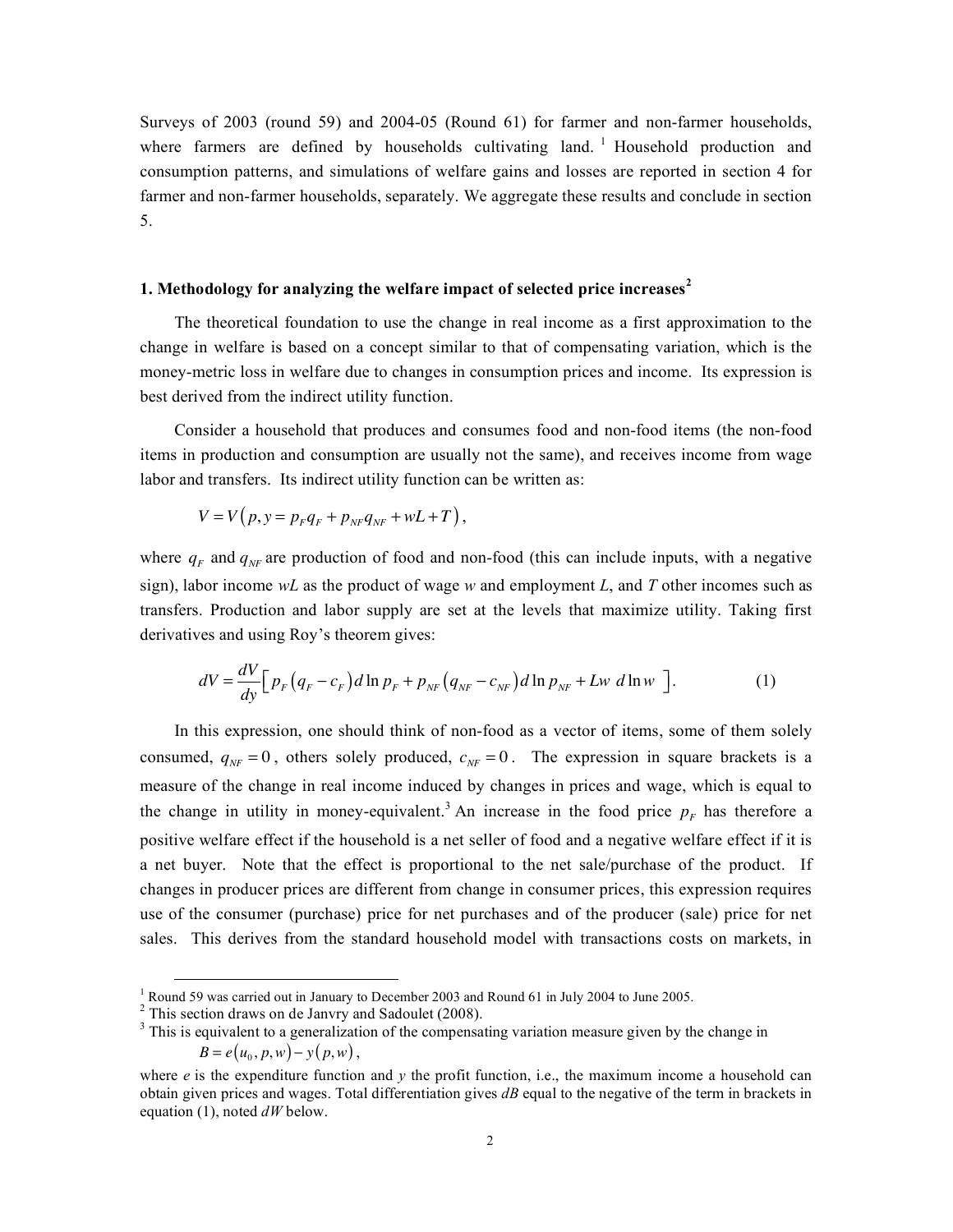which the opportunity cost of consumption for a net seller is the sale price, while the opportunity cost of production for a net buyer is the purchase price.

The welfare effect of price increases is therefore measured by:

$$
dW = p_F (q_F - c_F) d \ln p_F + p_{NF} (q_{NF} - c_{NF}) d \ln p_{NF} + Lw d \ln w
$$
 (2)

This expression assumes that other incomes (noted as transfers *T*) remain constant. Hence, price and wage changes have to be measured relative to all other sources of income.

Two important caveats are in order regarding the use of this formula. First, it ignores substitutions between goods in consumption and in production in response to relative price changes. <sup>4</sup> This implies an overestimation of the welfare loss in consumption, and an underestimation of the income gain in production, that could be obtained by switching out of the consumption and into the production of the higher priced crops. Those second-order effects are however likely to be of small magnitude compared to the first-order effects. Second, while using marginal analysis techniques is adequate for small changes in prices, it may not be sufficient for an analysis of larger price changes as currently contemplated in the food crisis.

This method was used by Chen and Ravallion (2003) to measure the impact of changes in prices anticipated to follow the entry of China in the WTO, and has since been used in many studies on the impact of the food price crisis. Note that the essence of the method is to measure a welfare effect for each household as a function of its own income and consumption structures. It is therefore particularly well suited to analyze heterogeneity of impacts across different types of households. This welfare measure provides a money metric of the welfare effect of a price increase. Welfare effects can be computed from observations of the values of purchases and sales of the goods (consumption goods, production outputs, and inputs) whose prices are affected. Note that one does not need have a full account of all incomes or all expenditures or consumptions to perform this welfare analysis. It is however common to report welfare effects relative to some aggregate pre-crisis welfare level, using for example aggregate expenditures. In what follows, we report welfare effects as percentage change relative to total household expenditures (including home produced goods),  $dW/E_0$ , where  $E_0$  is total expenditures prior to the price change.

#### **2. The food price increase in India, 2006-2008.**

While food prices have increased sharply on the world market, with a composite price index for wheat, corn, and rice doubling over the last three years, and the price of rice doubling in just four months early 2008, this has not been the case in India (Figure 1). Government has intervened to contain the rise in prices through trade and stocks policies, and also through increased fiscal expenditures on agricultural subsidies to fertilizers, pesticides, electricity, and diesel. Instead of growing at the high rates of international prices, cereal prices have increased at an annual rate of

 $4$  There is a generalization of the expression using second order derivatives, but its implementation would require knowledge of the main cross-price elasticities (de Janvry and Sadoulet, 2008).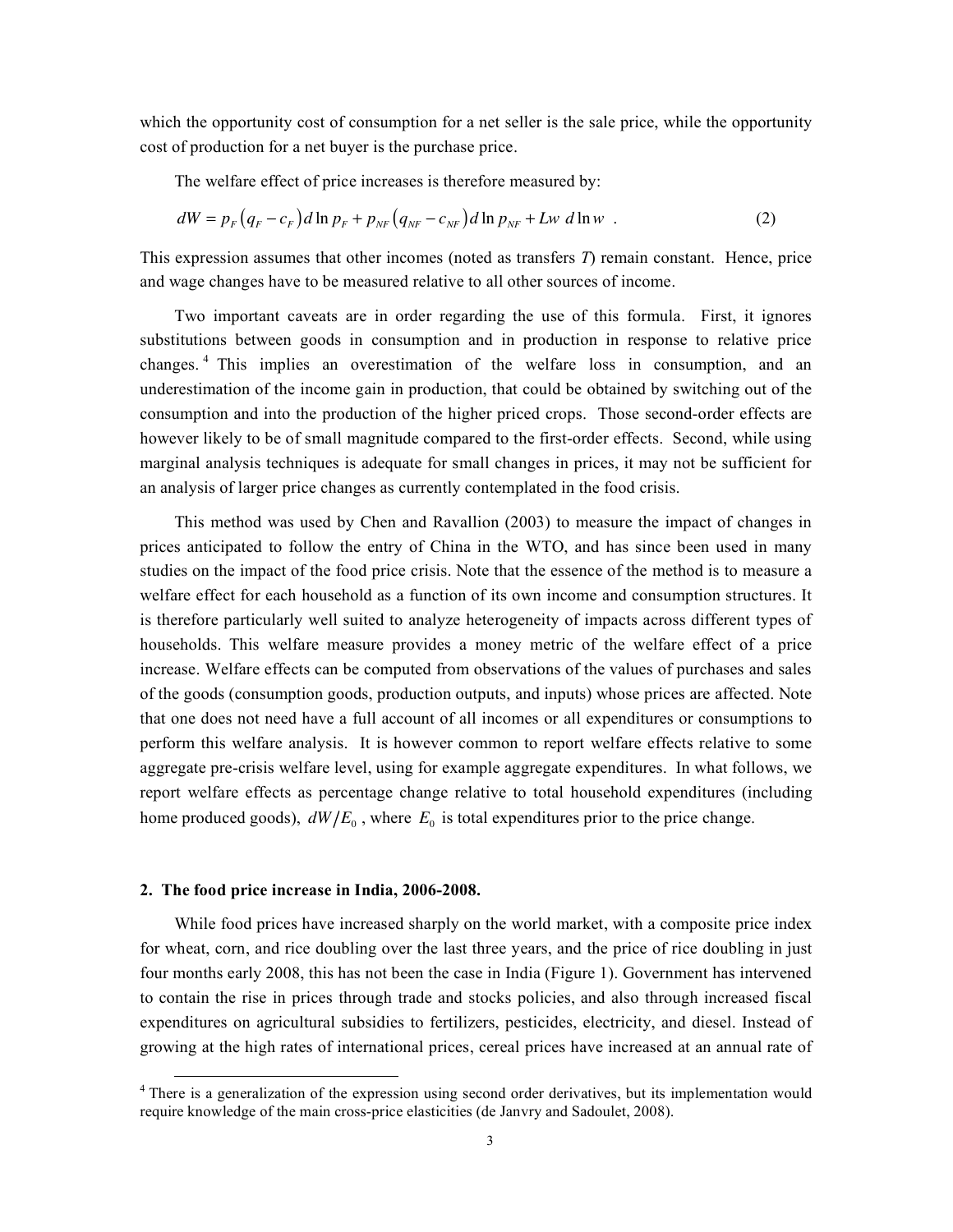6.4-6.8% between March 2006 and March 2008 (Table 1). Only oilseeds have seen a large price increase of 24% per year. With an overall 6% inflation rate during the same period, there has been no increase in the real price of cereals over the past two years.

In what follows, we will consequently simulate what the incidence of gains and losses would have been had there been price transmission from border into domestic prices. In order to isolate the effect of these drastic price changes, we assume that only the cereal and oil real prices would have increased, by the difference between the international price increase and the domestic inflation. We are studying first round effects, under the strong underlying assumption that these cereal and oil price increases of 28 to 52% would not have affected other prices and domestic inflation. In spite of these restrictive assumptions, the potential incidence of international price transmission across categories of households, particularly the poor, is revealing of differential exposure to price risks, and differential needs for compensation.

#### **3. Population structure and welfare levels.**

Calculating the net gains from price changes using equation (2) requires information on households' purchases and sales of food products. Only the NSS survey of 2003, Rd 59, provides sufficient information on crop production to be able to assess the income effects for farmers, defined as households cultivating land. On the other hand this survey does not cover any nonfarmers. We will therefore treat farmers and non-farmers separately, using the survey of 2003 for farmer households and that of 2004-05 in Rd 61 for non-farmer households.

In 2004-05, two schedules were fielded that include information on consumption. Schedule 1 has detailed information on the consumption of many items and serves for the calculation of poverty rates. Schedule 10 has a shorter consumption module, similar to the consumption module in Rd 59 for farmer households. <sup>5</sup> The comparison of poverty rates and real consumption per capita computed from the two surveys shows some discrepancies (Table 2). With schedules 1 and 10 having the same sampling frame, it is not surprising that the distribution of households by rural/urban location and farmer status (defined as cultivating land) is the same in the two schedules. The average aggregate real consumption corrected for spatial price differences is also the same, but the distribution is slightly different, leading to a difference in poverty rates (Figure 2a). Small differences in real consumption per capita translate into substantial differences in poverty rates because the poverty line is so close to the mode of the distribution. Comparing farmers in Rd 61 in either schedule and farmers in Rd 59 also shows some discrepancies (Table 2 and Figure 2b). <sup>6</sup> Those of course may reflect not only differences in survey instruments but can also be partly due to the poor climatic conditions of 2003. Therefore, as it may be difficult to compare poverty or welfare levels across groups observed in different surveys, we will proceed with separate analyses for farmers and non-farmers, using schedule 10 for non-farmers, because it

<sup>&</sup>lt;sup>5</sup> Consumption, or expenditures, includes the value of home consumption.<br><sup>6</sup> Comparability between real incomes are obtained by inflating incomes of 2003-04 by 6.35% the inflation rate that year, and correcting them for spatial price difference using the ratio of state-sector level poverty lines to the all-India poverty line of 2004-05.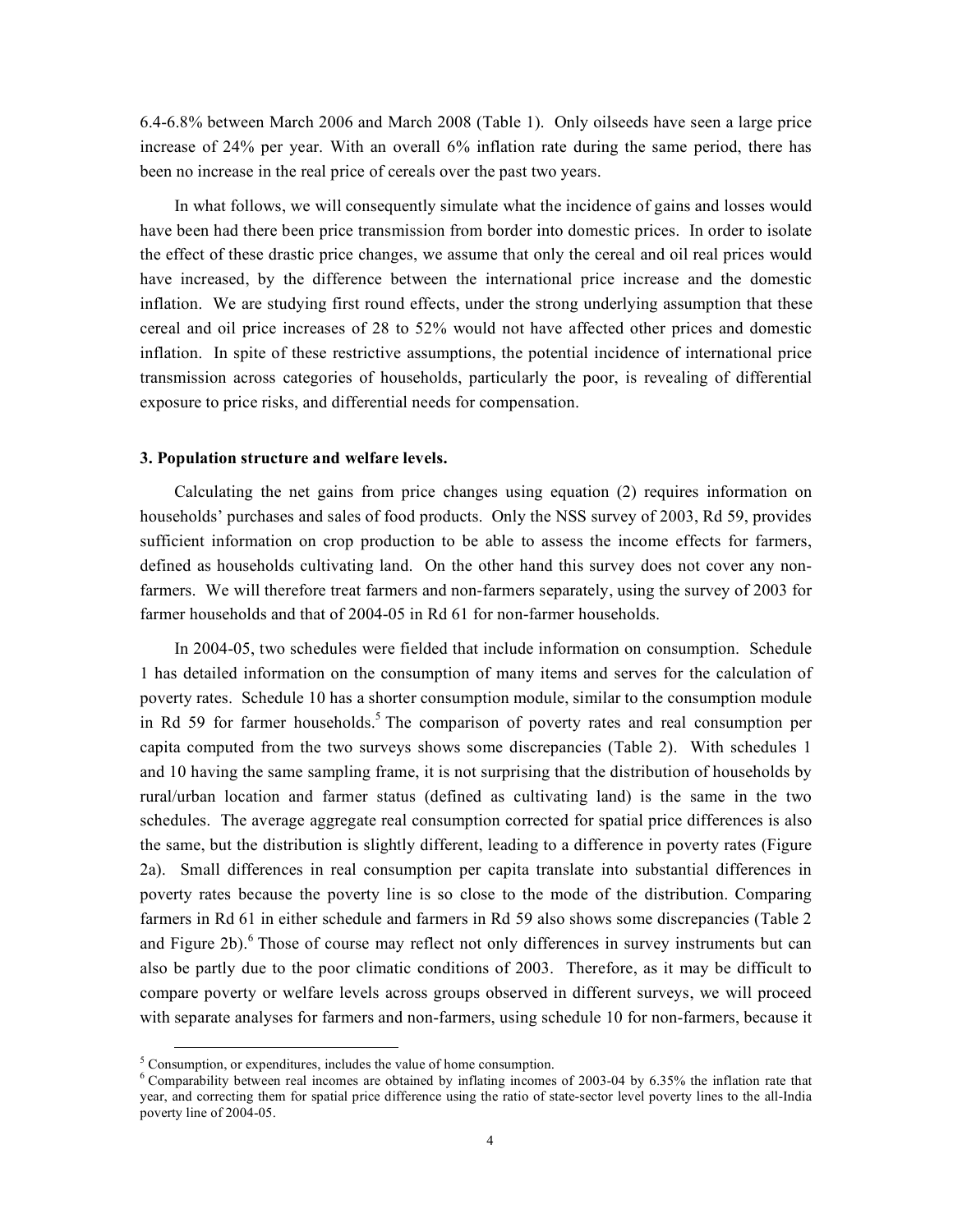is more comparable to the information in Rd 59, even though it does not contain details on the different cereals that are consumed.

Table 2 shows that urban households have higher welfare level than rural households, and rural farmers than rural non-farmers. The low welfare level of rural non-farmer households is illustrated by their high poverty rate (31.9%), even compared to rural farmer households (25.9%). Among farmers, those with more land are better off. While the per capita consumption of large farmers is 28% higher than that of marginal farmers, their poverty rate (19.2%) is half that of marginal farmers (38.6%), but still high.

#### **4. Simulation of welfare gains and losses from food price increases**

Table 3 reports on the importance of the commodities of interest -- cereals and oils -- in household consumption and production for farmer households. While expenditures on edible oils are relatively similar at around 5% of expenditures across household groups, this is not the case for cereals (which also include cereal products). Marginal farmers spend on average 16.8% of their total expenditures on purchase of cereals, mainly rice and wheat, while large farmers spend only 5.6%. Similarly the poorest quintile spends on average 14.7% of its total expenditures buying cereals while the highest quintile spends 5.8%. Symmetrically, sales of cereals are an important source of income for large farmers, amounting to 25.1% of their total expenditures, but only 0.5% for marginal farmers. Despite this large average production of cereals, 60.9% of the population in the large farmer group lives in households that are net buyers of rice, and 26.9% in households that are net buyers of wheat. For marginal farmers, 88.1% and 39.8% are in households that are net buyers of rice and wheat, respectively.

These market positions immediately suggest what would be the incidence of a drastic increase in the price of cereals, wheat and rice in particular. As a group, large farmers should gain and marginal farmers should loose. This is what is observed in the lower panel of Table 3, where we simulate the effect of a price increase of 28.6% for rice, 45.4% for wheat, 34.5% for maize, and 51.8% for oil crops, corresponding to the average annual rate of international price increase relative to the CPI over the two years March 2006 to March 2008. Overall, farmers would be gaining from the cereal price increase, but losing from the large increase in oil prices, leaving them with only a minute positive gain (column 1). But there is great heterogeneity of incidence across farmers: 78% of them will suffer from an average 6.2% loss in welfare, while 22% will gain on average 17.5%.

Across farm sizes, the contrast is also sharp, with all but 1.5% of marginal farmers loosing on average 8.4% in welfare, while large farmers on average gain 7.7% in welfare from their crop sales. Note however that even among "large" farmers (defined as cultivating at least 1ha, which is not very large), a large fraction is net buyer of rice or wheat, and overall 58.9% of them loose from the price increase. The remaining 41.1% however make a hefty gain of 22.5%. The whole distribution of gains and losses is represented in Figure 3. It clearly shows the very large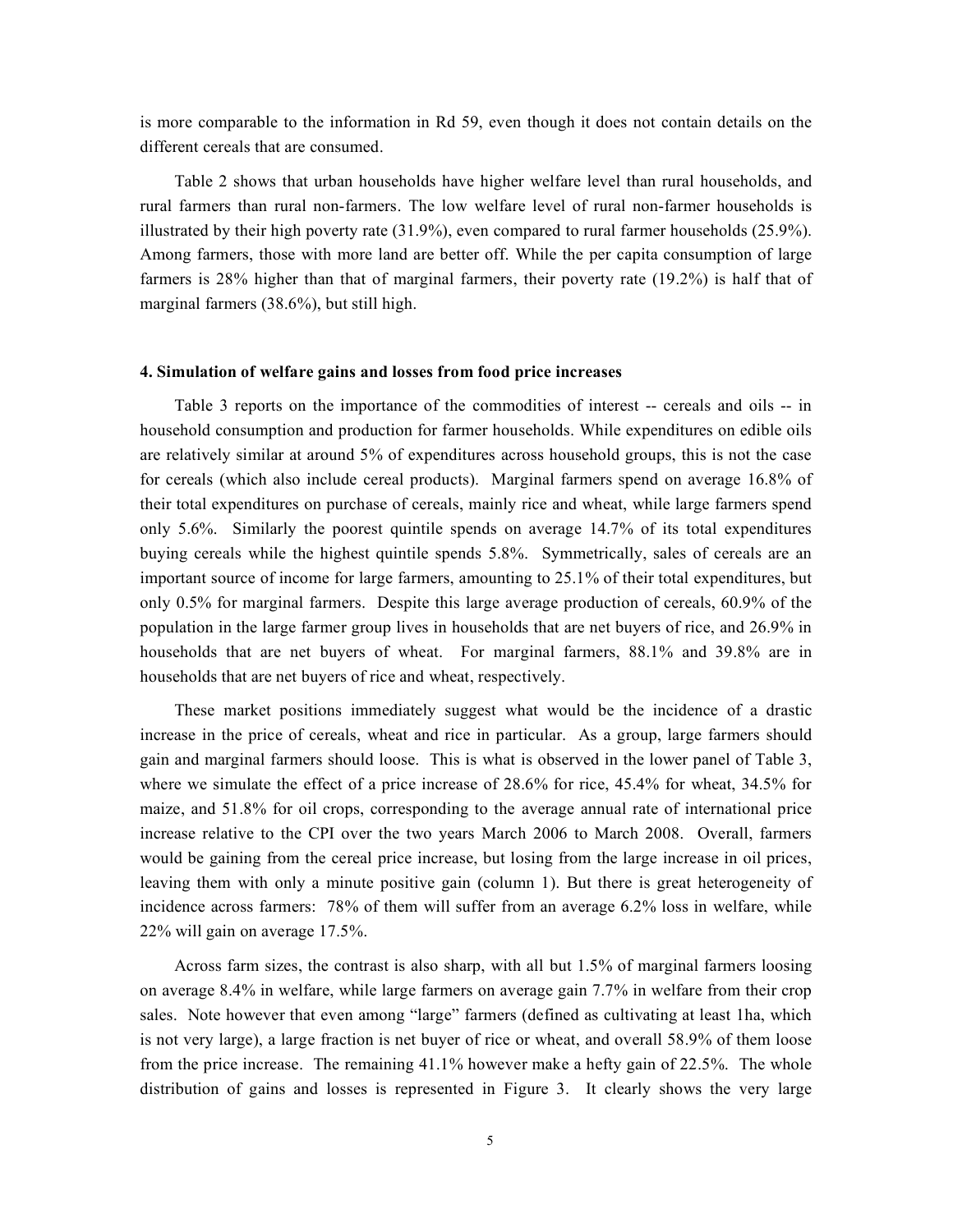asymmetry between a large number of losers and a small number of gainers, in all three classes of farmers. There are similar contrasts across quintiles of household expenditures per capita, although less sharp, as would be expected. Only the highest quintile captures an aggregate positive gain, while all other quintiles lose. In the poorest quintile, 87.4% are losing, on average 8.3% in welfare. Numbers of gainers and size of gains and losses increase across the quintiles, still leaving more than two-thirds of the highest quintile losing on average 4.4%.

In Table 4, the incidence analysis is done by agro-ecological region: arid, coastal, hill and mountain, irrigated, and rainfed. This agro-ecological characterization, defined by the National Agricultural Technology Project (NATP) of the Ministry of Agriculture of India, is available for 15 states, which include 74.2% of the farm household population (see Appendix table for the distribution of districts in agro-ecological zones). As can be seen in Table 4, gains are concentrated in the best endowed irrigated region (with 30% of farm households), in which 31.2% of farm households gain on average 18.6% in welfare from their net sales of wheat and rice. It is the only region with an aggregate positive gain for the farm sector. The arid region (with only 2.2% of farm households) presents the sharpest contrast with a large gain from the oil seeds price increase for those producing them, but large losses as consumers from the wheat price increase.

Table 5 reports on the effect of the same price increases on non-farmers, whether rural or urban. By construction non-farmers are all losers in food price increases. Not having a detailed measure of purchase across cereals, we simulate an increase in cereal price of 45%, close to the observed increase in wheat price. Overall, non-farmers incur an 8.9% loss in welfare, 6.7% from the increase in cereal prices and 2.2% from the oil price increase. Poor people loose more in percentage terms that non-poor, and rural more than urban, as a direct consequence of the share of basic foods in the budget of these different groups. The distribution of losses for urban and rural non-farming households, reported on Figure 4, clearly shows the larger losses incurred by rural non-farmers than by urban households.

Rural non-farmer poor households constitute by far the most vulnerable group (Table 5). Purchase of cereals represents 27.9% of their aggregate total expenditures. They suffer large losses in welfare of 15.6%. While the surveys administered to farmers and non-farmers are not exactly the same, the order of magnitude of the differences between the losses of rural landless (15.6%) and of marginal farmers (8.2%) is important. This shows how important access to even a tiny plot of land can be in protecting households in periods of large food price surge.

#### **5. Targeting the categories at risk: preponderance of the rural**

In this section we focus on the poor households, and the loss they would incur in this simulation of full transmission of international into domestic real prices for cereals and edible oils. We look at the losses in two ways, first in terms of the relative losses incurred by the poor in each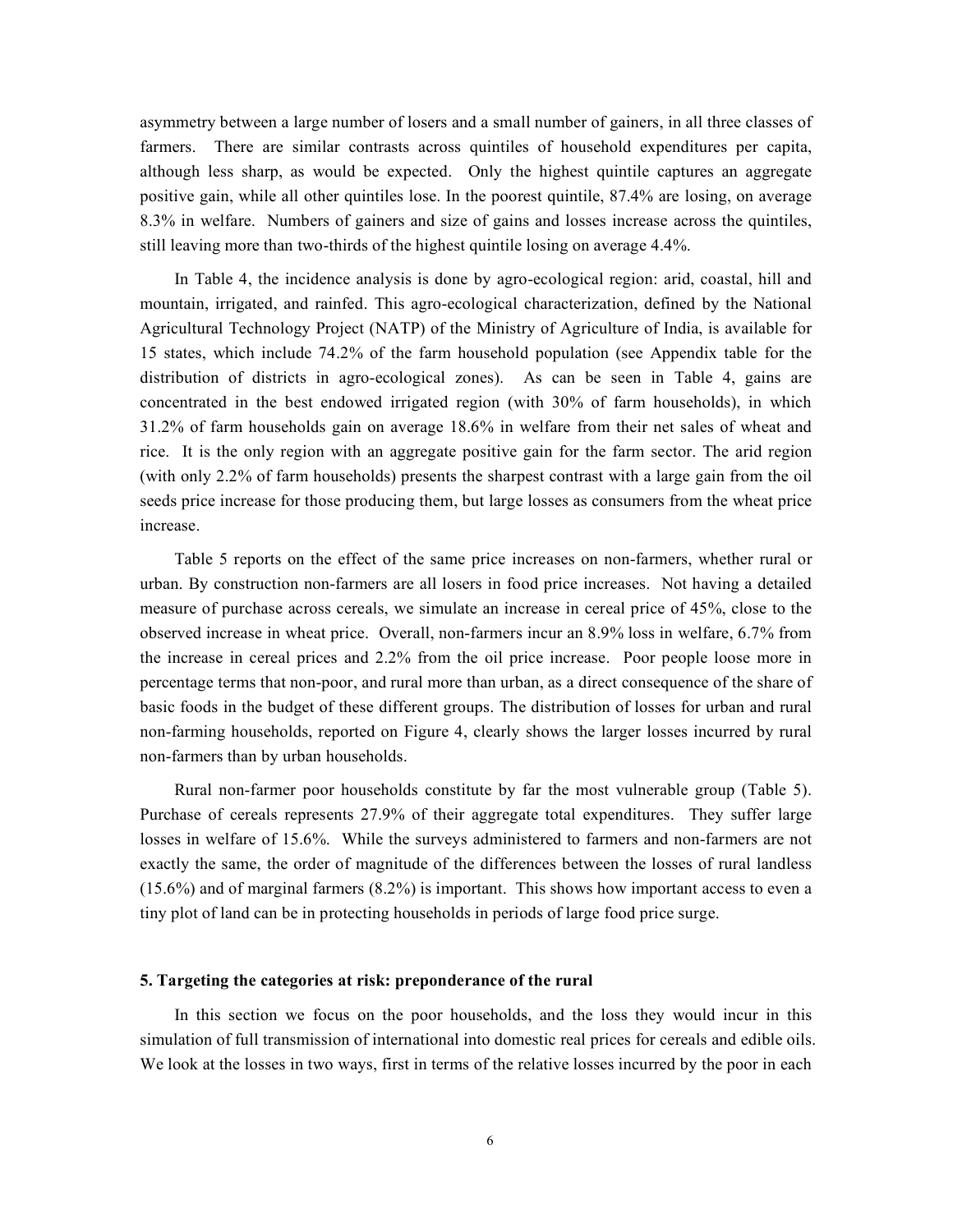household category, and second in terms of the distribution of poor losers and of total loss by the poor across household categories.

In order to do this, we pull together the welfare effects for farmers and non-farmers, separately analyzed in the section above. A caveat is thus in order in using these results, as the surveys did not use the same questionnaires and they were fielded in two different years. While the percentage changes in welfare are probably not very sensitive to the differences between the two surveys, this aggregation requires a comparable measure of the base welfare levels for each group. We therefore assume that total expenditures measured in the two surveys (deflated by the observed CPI) are comparable, and we aggregate welfare gains and losses, using the distribution of the poor in farmer/non-farmer households from Rd 61, Sch. 10.

Results in Table 6 show the tremendous preponderance of rural households among the losing poor. The largest losers, both in absolute level and as a share of their pre-crisis total expenditures, are the rural non-farmer households. They represent 30.8% of the poor population. Their expenditure level is reduced by 15.6% and they absorb 39.7% of the total loss incurred by the poor. Next come the marginal farmers who (surprisingly) lose nearly as much as the urban: 10.6% of their expenditure level compared to 11.7% for the urban poor. Considering together all farmer households, they account for a surprising 43.9% of all poor losers. Expectations that farmers would gain from rising food prices are thus largely not met. 85.4% of all poor farmers in fact lose, 98.6% among marginal farmers. Considering together poor farmers and poor rural nonfarmers – i.e., the rural poor –, they account for  $77.1\%$  of all poor losers and  $78.6\%$  of expenditure losses across all poor. Clearly, the rural poor, both landless and landed, are the main losers from a rise in the price of staple foods.

This result is highly significant from a policy standpoint. Much of the response to the food crisis across the world has been focused on the urban poor for three reasons. The first is that they are presumed to be the main losers, when in fact in India they account for only 22.9% of the total number of poor losers, and 21.4% of total expenditure losses among the poor. The second is that they are easier to reach, typically through urban ration shops and cash transfers, sometimes conditional on sending their children to school. And the third is that they are the politically more organized and vocal, close to the seats of government and effective in protesting. However, results show another reality. Rural households are the main categories at risk. Yet, they are difficult to reach through the same instruments as the urban. This indicates how important it is to respond to a food crisis by raising the productivity of land and labor in smallholder farming and facilitating access to even tiny plots of land for landless for rural households to produce more of their own food needs. In general, insufficient attention has been given to approaching the food crisis through improved capacity to produce for home consumption, and insuring that response is achieved in "next harvest" programs delivering quick relief.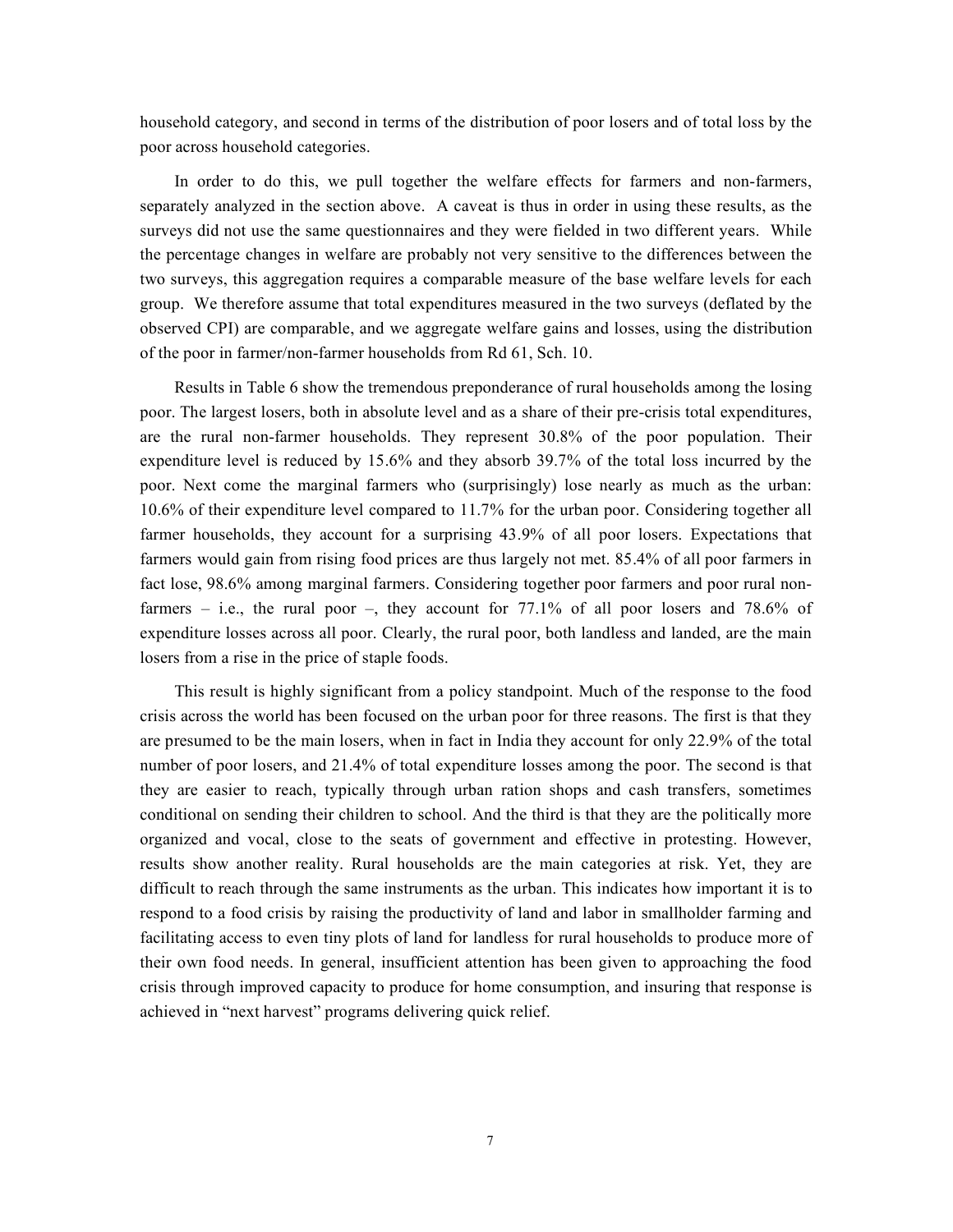# **References**

- Chen, Shaohua, and Martin Ravallion. 2004. "Welfare Impacts of China's Accession to the World Trade Organization." *World Bank Economic Review*, 18(1): 29-57.
- de Janvry, Alain, and Elisabeth Sadoulet. 2008. "Methodological Note: Estimating the Effects of the Food Price Surge on the Welfare of the Poor." ARE, University of California at Berkeley.
- Himanshu. 2005. "Rural Income, Employment and Agricultural Growth: An analysis with disaggregated data", PhD dissertation. Jawaharlal Nehru University, New Delhi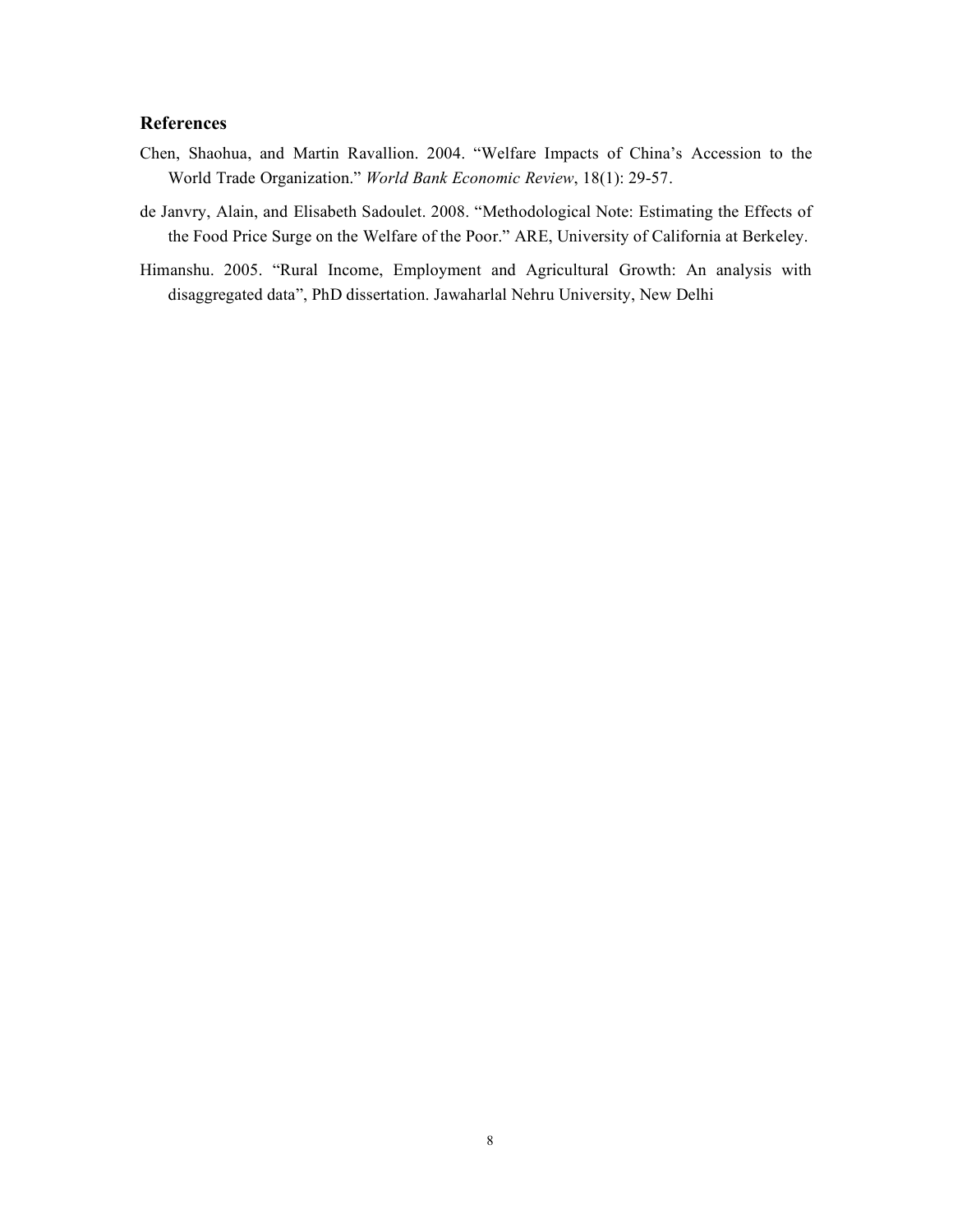## **Table 1. International and domestic food price increases, 2006-08**

|            | Annual growth rates March 06 - March 08 (%) |      |                                    |  |  |  |  |  |  |
|------------|---------------------------------------------|------|------------------------------------|--|--|--|--|--|--|
|            | Domestic WPI                                |      | Consumer price International price |  |  |  |  |  |  |
| Rice       | 6.8                                         |      | 34.6                               |  |  |  |  |  |  |
| Wheat      | 6.7                                         |      | 51.4                               |  |  |  |  |  |  |
| Maize      | 6.4                                         |      | 40.5                               |  |  |  |  |  |  |
| Oil seeds  | 24.2                                        |      | 57.8                               |  |  |  |  |  |  |
| Cereals    |                                             | 6.5  |                                    |  |  |  |  |  |  |
| Edible oil |                                             | 21.2 |                                    |  |  |  |  |  |  |
| <b>CPI</b> |                                             | 6    |                                    |  |  |  |  |  |  |

Indian wholesale and consumer prices: http://mospi.nic.in/cso\_test1.htm International commodity prices: IMF, International Finance Statistics (rice, wheat, maize, soybeans) http://www.imf.org/external/np/res/commod/index.asp

**Table 2. Consumption per capita and poverty rates from NSS Rd 59 and Rd 61**

|                                    | Total | Urban   |                     | Rural |             | Farmers (Round 59) |          |       |       |
|------------------------------------|-------|---------|---------------------|-------|-------------|--------------------|----------|-------|-------|
|                                    |       | Farmers | Non-farmers Farmers |       | Non-farmers | Total              | Marginal | Small | Large |
|                                    |       |         | Round 61, Sch 1     |       |             |                    |          |       |       |
| Share of households $(\%)$         | 100   | 2.2     | 25.3                | 42.4  | 30.1        | 100.0              | 24.3     | 50.2  | 25.5  |
| Monthly per cap. consumption (Rs.) | 672   | 749     | 797                 | 636   | 621         | 562                | 509      | 533   | 650   |
| Poverty rate $(\% )$               | 27.5  | 28.1    | 25.6                | 25.9  | 31.9        | 29.6               | 38.6     | 31.9  | 19.2  |
| Round 61, Sch 10                   |       |         |                     |       |             |                    |          |       |       |
| Share of households $(\%)$         | 100   | 2.1     | 25.4                | 41.5  | 31.0        |                    |          |       |       |
| Monthly per cap. consumption (Rs.) | 671   | 712     | 824                 | 624   | 618         |                    |          |       |       |
| Poverty rate $(\% )$               | 24.2  | 28.3    | 24.5                | 22.1  | 27.2        |                    |          |       |       |

Note: Marginal farmers are households with less than 0.2 ha of land in use, small farmers with between 0.2 ha and 1 ha, and large farmers with more than 1 ha of land in use. Consumption per capita is expressed in all-India price in 2004 (Rd. 61). The Rd. 59 consumption per capita is corrected for spatial price differential using the Rd. 61 correction ratios and an inflation rate of 1.0635 between 2003 and 2004. The poverty line in all-India price is 406.56 Rs. Exchange rate in 2004 is 45.6 Rupees per US\$.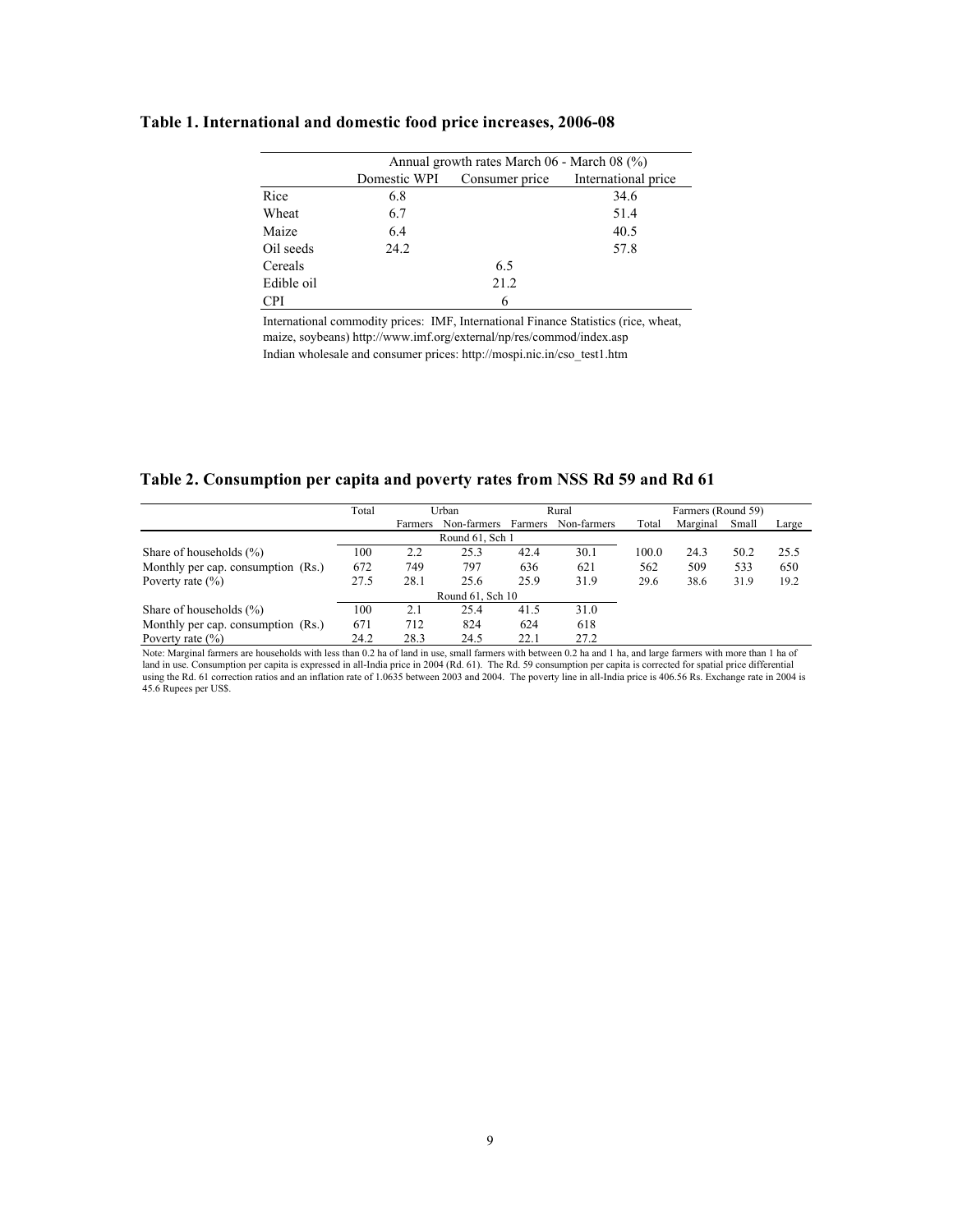|                                                            |        |          | By farm size |        | By quintile of total expenditures per capita |        |        |        |         |
|------------------------------------------------------------|--------|----------|--------------|--------|----------------------------------------------|--------|--------|--------|---------|
|                                                            | All    | Marginal | Small        | Large  | Lowest                                       | 2      | 3      | 4      | Highest |
| Household purchases and sales (as % of total expenditures) |        |          |              |        |                                              |        |        |        |         |
| Household food purchases                                   |        |          |              |        |                                              |        |        |        |         |
| Rice                                                       | 5.8    | 10.5     | 6.2          | 3.1    | 8.7                                          | 6.9    | 6.0    | 5.4    | 3.9     |
| Wheat                                                      | 3.3    | 6.1      | 3.0          | 2.4    | 5.6                                          | 4.4    | 3.4    | 3.0    | 1.9     |
| Maize                                                      | 0.1    | 0.2      | 0.2          | 0.1    | 0.4                                          | 0.2    | 0.1    | 0.1    | 0.0     |
| Edible oils                                                | 4.5    | 4.9      | 4.7          | 4.0    | 5.5                                          | 5.0    | 4.9    | 4.5    | 3.4     |
| Value of food product sales                                |        |          |              |        |                                              |        |        |        |         |
| Rice                                                       | 6.0    | 0.3      | 3.3          | 11.4   | 3.6                                          | 3.4    | 4.4    | 5.5    | 9.8     |
| Wheat                                                      | 6.0    | 0.2      | 2.2          | 12.6   | 2.3                                          | 3.8    | 5.0    | 5.1    | 10.0    |
| Maize                                                      | 0.6    | 0.0      | 0.4          | 1.1    | 0.4                                          | 0.6    | 0.6    | 0.6    | 0.8     |
| Oil crops                                                  | 2.2    | 0.1      | 0.7          | 4.7    | 0.5                                          | 0.9    | 1.7    | 1.8    | 4.2     |
| Production expenses                                        |        |          |              |        |                                              |        |        |        |         |
| Fertilizer                                                 | 6.7    | 1.1      | 4.6          | 11.4   | 4.0                                          | 5.2    | 6.1    | 7.1    | 8.8     |
| Pesticides                                                 | 2.1    | 0.3      | 1.1          | 3.9    | 0.8                                          | 1.1    | 1.6    | 2.0    | 3.5     |
| Net buyers (% of population)                               |        |          |              |        |                                              |        |        |        |         |
| Rice                                                       | 69.8   | 88.1     | 67.0         | 60.9   | 72.8                                         | 70.1   | 70.0   | 68.2   | 68.0    |
| Wheat                                                      | 30.1   | 39.8     | 27.7         | 26.9   | 34.2                                         | 31.5   | 29.2   | 28.9   | 26.8    |
| Maize                                                      | 8.1    | 11.7     | 7.9          | 5.7    | 10.8                                         | 8.3    | 7.8    | 6.7    | 6.9     |
| Net welfare gains (as % of total expenditures)             |        |          |              |        |                                              |        |        |        |         |
| From rice price                                            | 0.1    | $-2.9$   | $-0.8$       | 2.4    | $-1.5$                                       | $-1.0$ | $-0.5$ | 0.0    | 1.7     |
| From wheat price                                           | 1.2    | $-2.7$   | $-0.4$       | 4.6    | $-1.5$                                       | $-0.3$ | 0.7    | 1.0    | 3.7     |
| From oil prices                                            | $-1.2$ | $-2.5$   | $-2.1$       | 0.4    | $-2.6$                                       | $-2.1$ | $-1.6$ | $-1.4$ | 0.4     |
| Overall gain                                               | 0.3    | $-8.2$   | $-3.2$       | 7.7    | $-5.5$                                       | $-3.2$ | $-1.2$ | $-0.2$ | 6.0     |
| Average loss for losers                                    | $-6.2$ | $-8.4$   | $-5.8$       | $-5.0$ | $-8.3$                                       | $-7.1$ | $-6.3$ | $-5.8$ | $-4.4$  |
| Average gain for gainers                                   | 17.5   | 5.5      | 7.3          | 22.5   | 11.5                                         | 11.3   | 13.4   | 14.7   | 23.7    |
| Net losers (% of pop.)                                     | 78.0   | 98.5     | 80.2         | 58.9   | 87.4                                         | 81.3   | 77.7   | 75.5   | 67.8    |

# **Table 3. Welfare effects of cereal and oil price changes - Farmers (Rd 59)**

All expenditures have been adjusted by the spatial price deflator from Rd 61.

Note: Simulation are of average annual percent changes of international prices from April 2006 to March 2008, relative to CPI: rice (28.6), wheat (45.4%), maize (34.5%), and oil crops (51.8%).

Source: NSS Rd 59th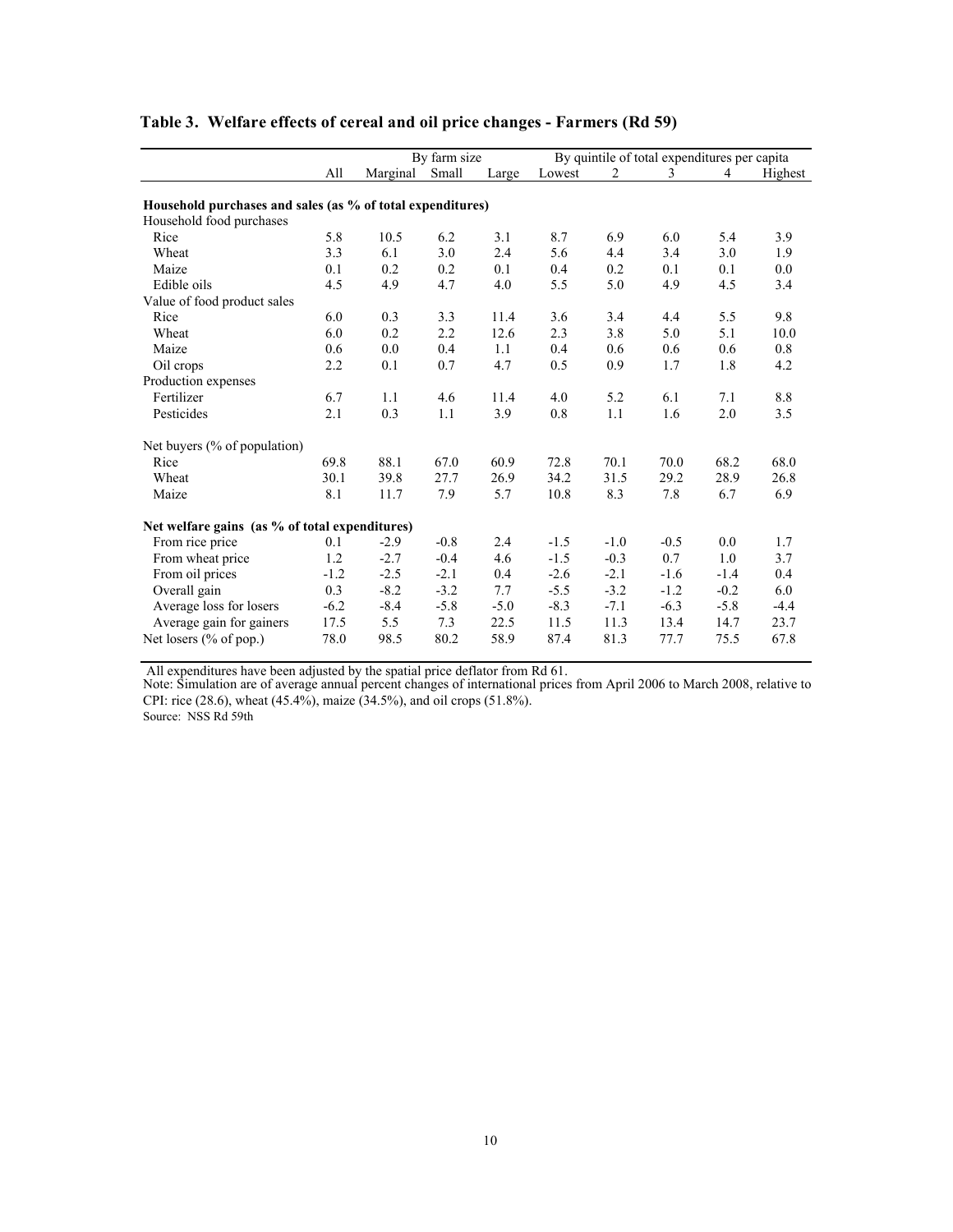|                                                            | By agroecological regions (NATP) |         |                 |           |         |  |  |  |  |
|------------------------------------------------------------|----------------------------------|---------|-----------------|-----------|---------|--|--|--|--|
|                                                            | Arid                             | Coastal | Hill & mountain | Irrigated | Rainfed |  |  |  |  |
|                                                            |                                  |         |                 |           |         |  |  |  |  |
| Share of households $(\% )$                                | 2.2                              | 4.9     | 1.5             | 30.4      | 35.2    |  |  |  |  |
| Household purchases and sales (as % of total expenditures) |                                  |         |                 |           |         |  |  |  |  |
| Household food purchases                                   |                                  |         |                 |           |         |  |  |  |  |
| Rice                                                       | 0.5                              | 10.3    | 7.2             | 3.9       | 5.3     |  |  |  |  |
| Wheat                                                      | 8.4                              | 0.8     | 1.4             | 3.7       | 3.7     |  |  |  |  |
| Maize                                                      | 0.0                              | 0.0     | 0.0             | 0.1       | 0.2     |  |  |  |  |
| Edible oils                                                | 4.4                              | 3.6     | 4.7             | 3.8       | 5.2     |  |  |  |  |
| Value of food product sales                                |                                  |         |                 |           |         |  |  |  |  |
| Rice                                                       | 0.0                              | 3.6     | 5.5             | 9.0       | 4.1     |  |  |  |  |
| Wheat                                                      | 1.3                              | 0.0     | 2.3             | 9.6       | 4.1     |  |  |  |  |
| Maize                                                      | 0.0                              | 0.0     | 0.1             | 0.4       | 0.8     |  |  |  |  |
| Oil crops                                                  | 9.4                              | 0.4     | 0.3             | 2.0       | 2.4     |  |  |  |  |
| Production expenses                                        |                                  |         |                 |           |         |  |  |  |  |
| Fertilizer                                                 | 2.8                              | 4.6     | 3.9             | 6.6       | 7.1     |  |  |  |  |
| Pesticides                                                 | 0.9                              | 0.9     | 0.7             | 1.8       | 2.2     |  |  |  |  |
| Net buyers (% of population)                               |                                  |         |                 |           |         |  |  |  |  |
| Rice                                                       | 53.8                             | 77.9    | 64.2            | 63.2      | 75.1    |  |  |  |  |
| Wheat                                                      | 55.5                             | 26.9    | 21.0            | 24.9      | 40.3    |  |  |  |  |
| Maize                                                      | 1.0                              | 0.7     | 2.6             | 11.7      | 6.7     |  |  |  |  |
| Net welfare gains (as % of total expenditures)             |                                  |         |                 |           |         |  |  |  |  |
| From rice price                                            | $-0.1$                           | $-1.9$  | $-0.5$          | 1.5       | $-0.4$  |  |  |  |  |
| From wheat price                                           | $-3.2$                           | $-0.3$  | 0.4             | 2.7       | 0.2     |  |  |  |  |
| From oil prices                                            | 2.6                              | $-1.6$  | $-2.3$          | $-0.9$    | $-1.5$  |  |  |  |  |
| Overall gain                                               | $-0.8$                           | $-3.9$  | $-2.3$          | 3.3       | $-1.4$  |  |  |  |  |
| Average loss for losers                                    | $-5.9$                           | $-5.3$  | $-5.5$          | $-6.0$    | $-6.2$  |  |  |  |  |
| Average gain for gainers                                   | 25.8                             | 10.5    | 6.4             | 18.6      | 15.5    |  |  |  |  |
| Net losers $(\%$ of population)                            | 85.9                             | 92.0    | 76.3            | 68.8      | 82.0    |  |  |  |  |

# **Table 4. Welfare effects of cereal and oil price changes – Farmers, by agroecological regions (Rd 59)**

 All expenditures have been adjusted by the spatial price deflator from Rd 61. NATP agroecological regions are available for 15 states only, including 74.2% of the farmer household population. (source: Himanshu, PhD dissertation, see Appendix Table for allocation of districts to regions)

Note: Simulation are of average annual percent changes of international prices from April 2006 to March 2008, relative to CPI: rice (28.6), wheat (45.4%), maize (34.5%), and oil crops (51.8%).

#### Source: NSS Rd 59th

# **Table 5. Welfare effects of cereal and oil price changes - Non-farmers (Rd 61)**

| By location and poverty status                                                                                                |        |                                                                                  |          |         |          |         |         |         |        |         |  |  |
|-------------------------------------------------------------------------------------------------------------------------------|--------|----------------------------------------------------------------------------------|----------|---------|----------|---------|---------|---------|--------|---------|--|--|
|                                                                                                                               |        | Urban<br>Urban<br>By quintile of total expenditures per capita<br>Rural<br>Rural |          |         |          |         |         |         |        |         |  |  |
|                                                                                                                               | All    | poor                                                                             | non-poor | poor    | non-poor | Lowest  |         |         | 4      | Highest |  |  |
| Share of households $(\%)$                                                                                                    | 100    | 11.2                                                                             | 34.5     | 14.8    | 39.5     |         |         |         |        |         |  |  |
| Household purchases (as % of total expenditures)                                                                              |        |                                                                                  |          |         |          |         |         |         |        |         |  |  |
| Cereals                                                                                                                       | 14.9   | 19.9                                                                             | 9.7      | 27.9    | 17.0     | 25.0    | 21.0    | 18.0    | 14.1   | 7.8     |  |  |
| Edible oils                                                                                                                   | 4.2    | 5.3                                                                              | 3.4      | 5.9     | 4.7      | 5.7     | 5.3     | 5.0     | 4.4    | 2.9     |  |  |
| Net welfare gains (as % of total expenditures)                                                                                |        |                                                                                  |          |         |          |         |         |         |        |         |  |  |
| Simulated price increase: cereals (45%), edible oil (52%)                                                                     |        |                                                                                  |          |         |          |         |         |         |        |         |  |  |
| From cereal price                                                                                                             | $-6.7$ | $-9.0$                                                                           | $-4.4$   | $-12.6$ | $-7.6$   | $-11.3$ | $-9.4$  | $-8.1$  | $-6.3$ | $-3.5$  |  |  |
| From oil price                                                                                                                | $-2.2$ | $-2.7$                                                                           | $-1.8$   | $-3.0$  | $-2.4$   | $-2.9$  | $-2.8$  | $-2.6$  | $-2.3$ | $-1.5$  |  |  |
| From cereal and oil prices                                                                                                    | $-8.9$ | $-11.7$                                                                          | $-6.1$   | $-15.6$ | $-10.1$  | $-14.2$ | $-12.2$ | $-10.7$ | $-8.6$ | $-5.0$  |  |  |
| All expenditures have been adjusted by the spatial price deflator. Quintiles defined on monthly per capita total expenditure. |        |                                                                                  |          |         |          |         |         |         |        |         |  |  |

Source: NSS Rd. 61, Schedule 10 for 70492 non-farming households. Note: Simulated price changes are percentage international price changes from April 2006 to March 2008, relative to CPI.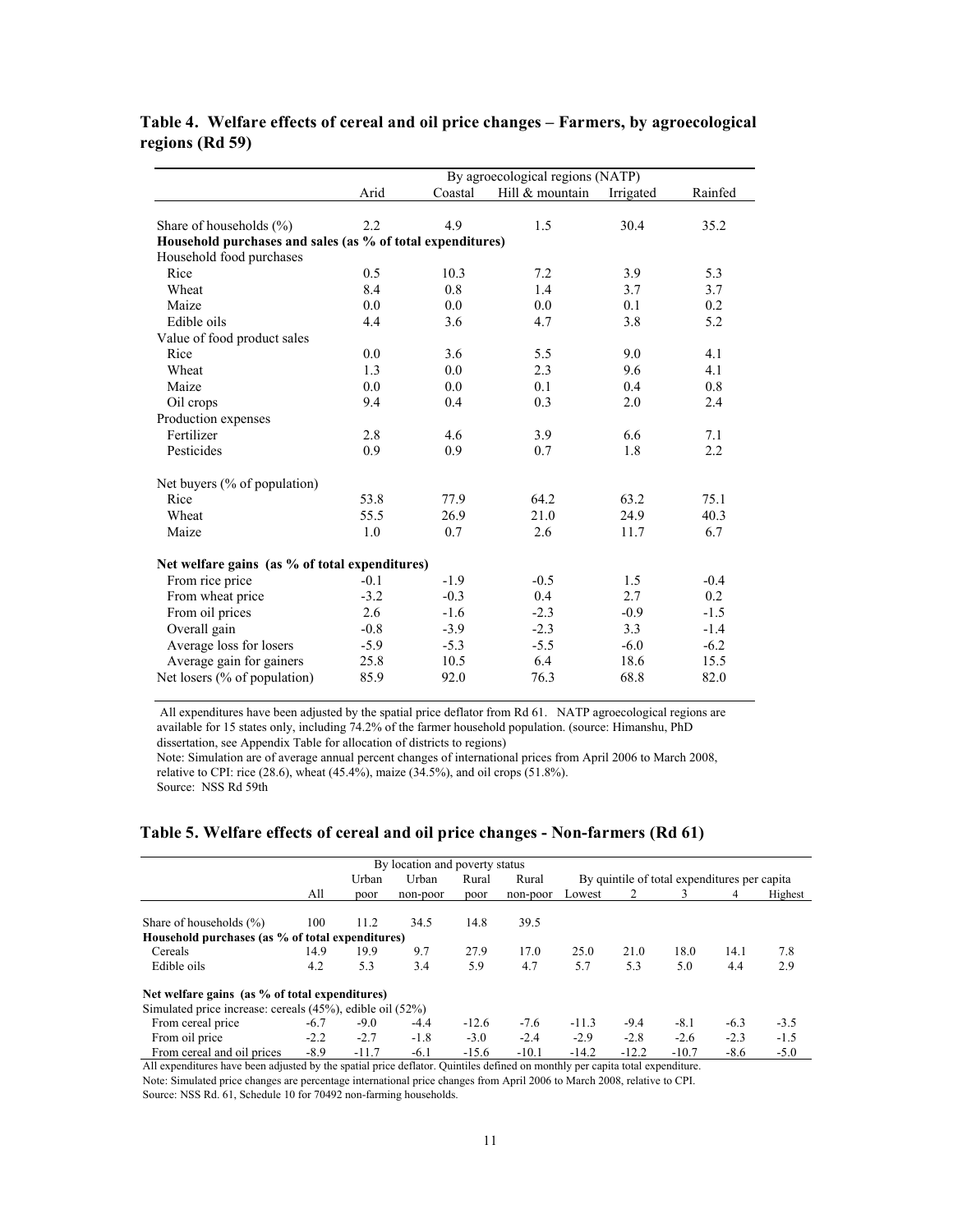## **Table 6. Distribution of losses across categories of poor households**

|                                           | Farmers, by farm size |        |        | Non-farmers, by location | All     | All farmers |           |
|-------------------------------------------|-----------------------|--------|--------|--------------------------|---------|-------------|-----------|
|                                           | Marginal              | Small  | Large  | Rural                    | Urban   | farmers     | and rural |
| Net welfare gains of poor                 |                       |        |        |                          |         |             |           |
| Overall gain (% of total expenditures)    | $-10.6$               | $-4.5$ | 1.1    | $-15.6$                  | $-11.7$ | $-4.7$      | $-9.0$    |
| Net losers (% of population)              | 98.6                  | 84.1   | 69.1   | 100.0                    | 100.0   | 85.4        | 91.1      |
| Average loss for losers (% of total exp.) | $-10.8$               | $-7.0$ | $-5.8$ |                          |         | $-7.9$      | $-11.2$   |
| Average gain for gainers (% of total exp) | 4.0                   | 8.4    | 15.4   |                          |         | 11.7        |           |
| Average loss for losers (in 2004 Rs)      | 2916                  | 2120   | 2247   | 3752                     | 2930    | 2401        | 2982      |
| Distribution across household categories  |                       |        |        |                          |         |             |           |
| Share of poor population                  | 13.6                  | 25.1   | 9.1    | 30.8                     | 21.3    | 47.9        | 78.7      |
| Share of poor losers                      | 14.4                  | 22.7   | 6.8    | 33.2                     | 22.9    | 43.9        | 77.1      |
| Share of loss by poor                     | 13.6                  | 18.3   | 7.0    | 39.7                     | 21.4    | 38.9        | 78.6      |

All expenditures have been adjusted by the spatial price deflator from Rd 61. Values in 2003 adjusted for the 6.35 rate of inflation in Note: Simulation are of average annual percent changes of international prices from April 2006 to March 2008, relative to CPI: rice (28.6), wheat (45.4%), maize (34.5%), and oil crops (51.8%).

Source: Shares of population by urban/rural farmers/non-farmers from Rd 61, Schedule 10. All other information from NSS Rd. 59 for farmers and NSS Rd. 61, Sch. 10, for non-farmers.



**Figure 1. Evolution of Indian and international cereal prices, 2002-2008**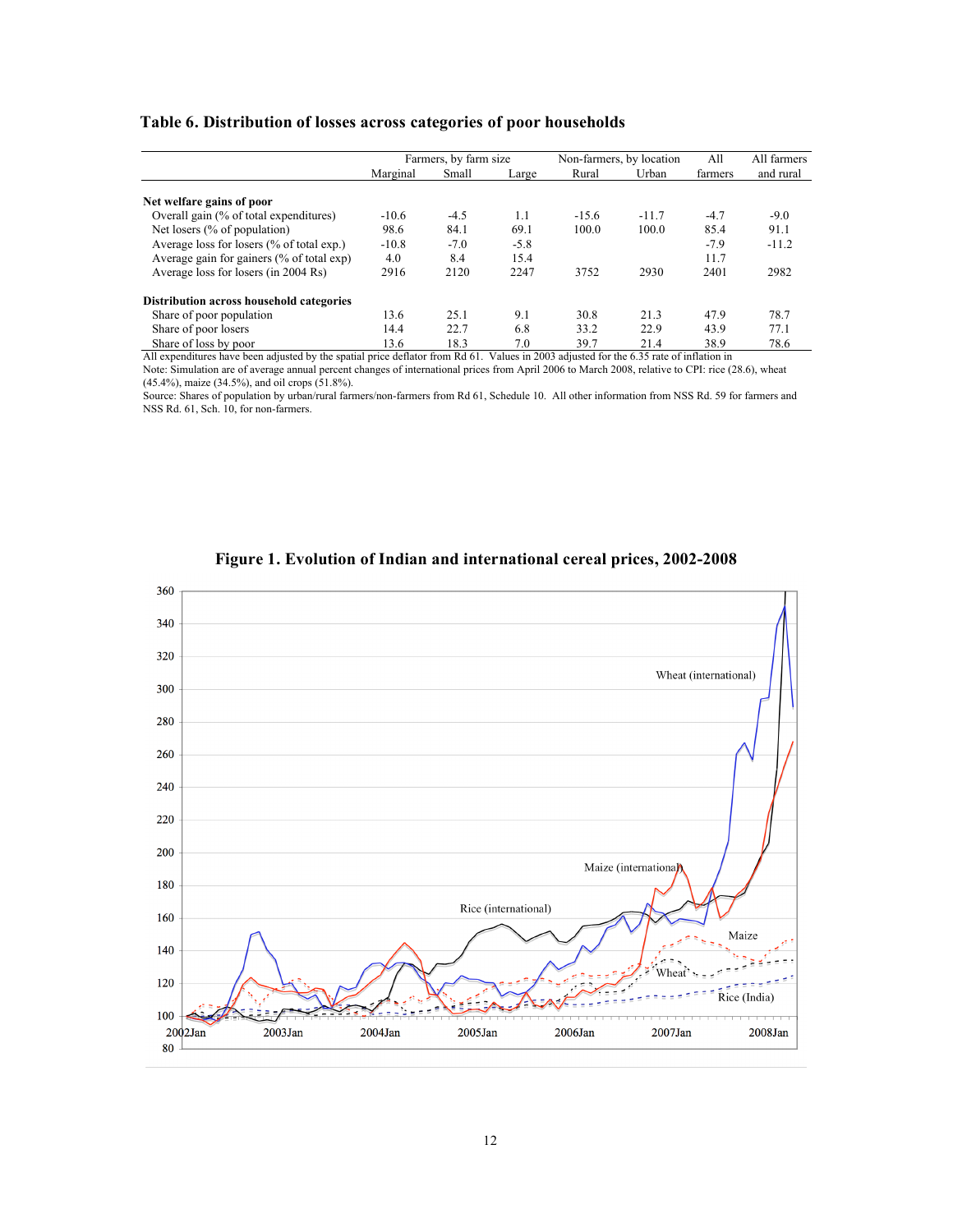

**Figure 2. Distribution of household per capita expenditures in the different surveys** a. Round 61

b. Farmers only

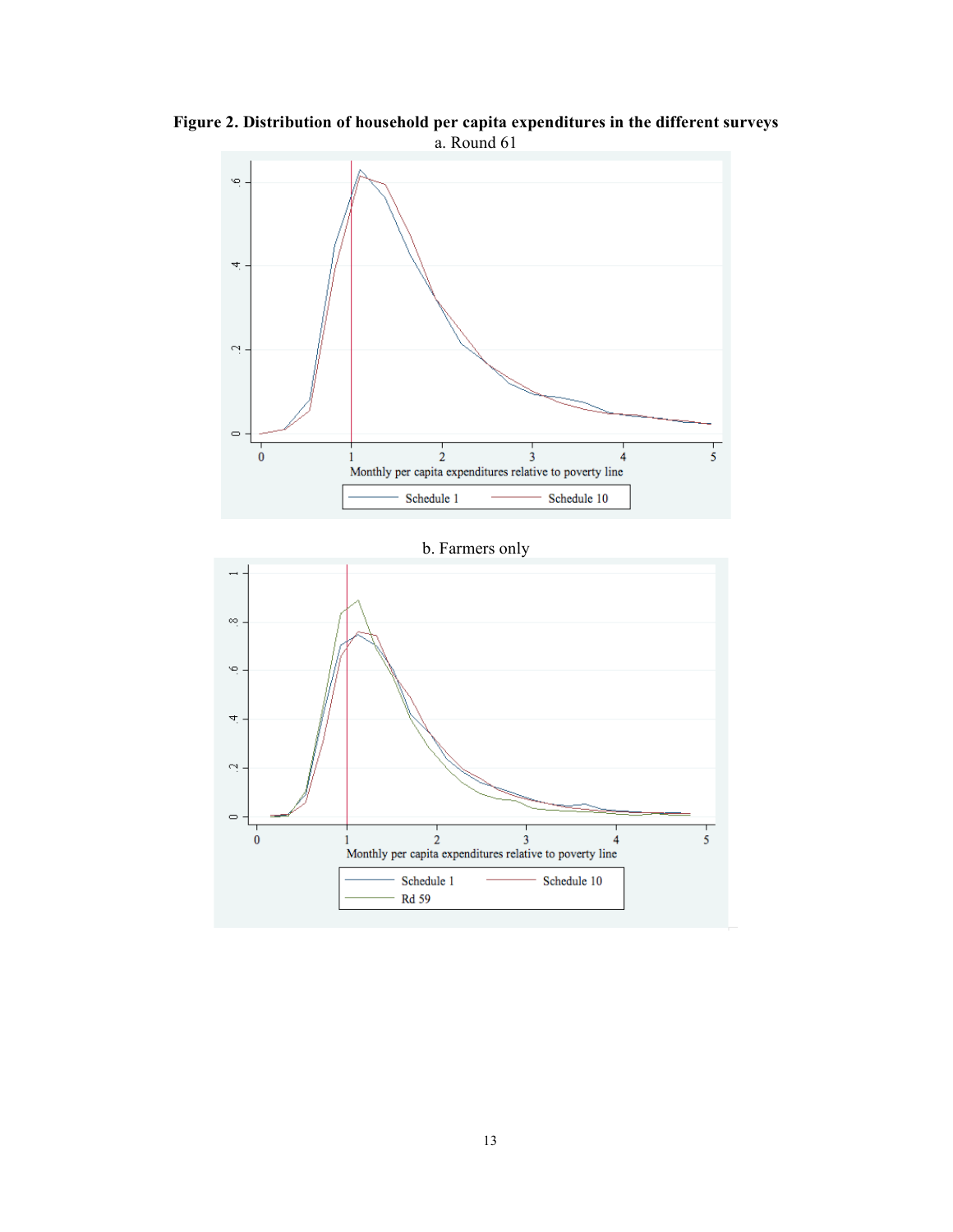**Figure 3. Distribution of net gains from the world price changes by farm household category**



**Figure 4. Distribution of losses from the world price changes for non-farmers, by sector**